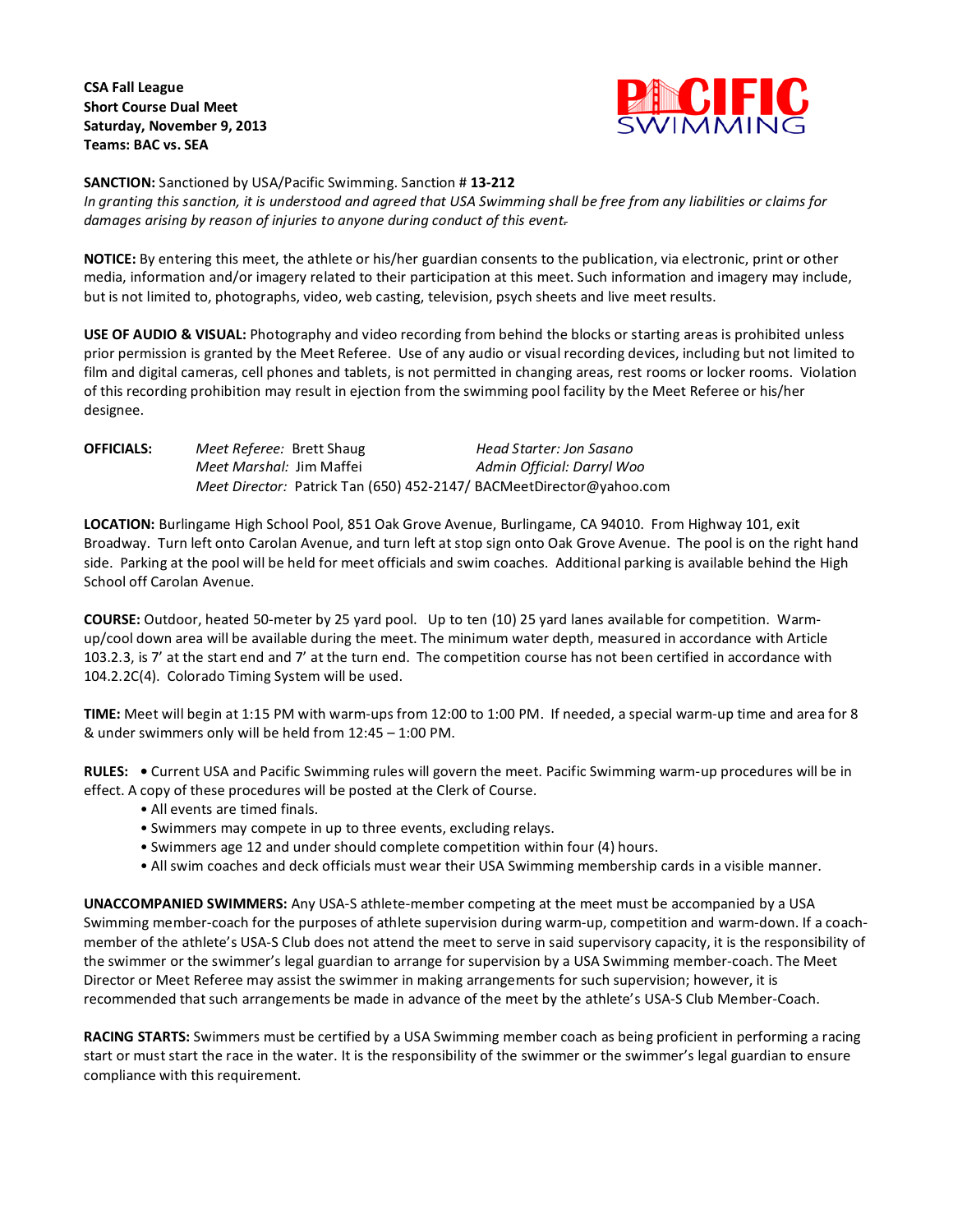**RESTRICTIONS: •** Smoking and the use of other tobacco products is prohibited on the pool deck, in the locker rooms, in spectator seating, on standing areas, and in all areas used by swimmers, during the meet and during warm-up periods.

• Sale and use of alcoholic beverages is prohibited in all areas of the meet venue.

• No glass containers are allowed in the meet venue.

• No propane heater is permitted except for snack bar/meet operations

• Except where venue facilities require otherwise, changing into or out of swim suits other than in locker rooms or other designated areas is not appropriate and strongly discouraged.

• All shelters must be properly secured.

**ELIGIBILITY: •** Swimmers must be a member of BAC or SEA. Swimmers who are unattached, but participating with a member team may enter a CSA dual meet.

• Each swimmer competing for his or her team must be a current member of USA-S.

• The meet host must check all swimmer registrations against the SWIMS database, and if not found to be registered, the Meet Director shall accept the registration at the meet (a \$10 surcharge will be added to the regular registration fee). Duplicate registrations will be refunded by mail.

• Unattached swimmers may compete, but may not score team points. Unattached swimmers will be seeded the same as attached swimmers.

• OPEN events are for swimmers of any age and there will be no minimum time standard for entering an OPEN event.

• Swimmers aged 13 & Up will be competing together but will be scored in their respective age groups.

• The swimmer's age will be the age of the swimmer on the first day of the meet.

• Swimmers with NO Time entries will be accepted.

**ENTRIES:** Coaches will enter swimmers via the Hy-Tek or TeamUnify compatible files and email the Meet Director by Sunday, November 3<sup>rd</sup>, 2013 by 9:00 PM. SEA Coaches will email entries to Christopher Culp at **[chris@burlingameaquatics.com](mailto:chris@burlingameaquatics.com)**.

**ENTRY FEES:** \$25.00 per swimmer.

**CHECK-IN:** The meet will be pre-seeded. There will be no check–in.

**SCRATCHES:** There is NO penalty for a swimmer entered in this meet that misses one of his/her events.

**SCORING:** Scoring will be done in accordance with USA Swimming rules. Scoring in individual events will be as follows: 1<sup>st</sup> place = 5 points;  $2^{nd}$  place = 3 points;  $3^{rd}$  place = 1 points. Scoring in relay events will be as follows:  $1^{st}$  place = 7 points;  $2^{nd}$ place = 0. Scoring will include boys and girls 8 & U; 9 & 10; 11-12; 13-14 and 15 & older. OPEN events will swim age groups together but scored separately according to above scoring.

**AWARDS:** No awards will be presented for placing.

## **ADMISSION:** Free.

**REFRESHMENTS:** Snack bar may be available.

**PROGRAMS:** No programs will be available for purchase.

**TIMERS:** Participating teams will be responsible for providing timers. Home Team will need to provide timers in the Odd Lanes 1, 3, 5, 7, 9. Visiting Team will be Even lanes 2, 4, 6, 8, 10.